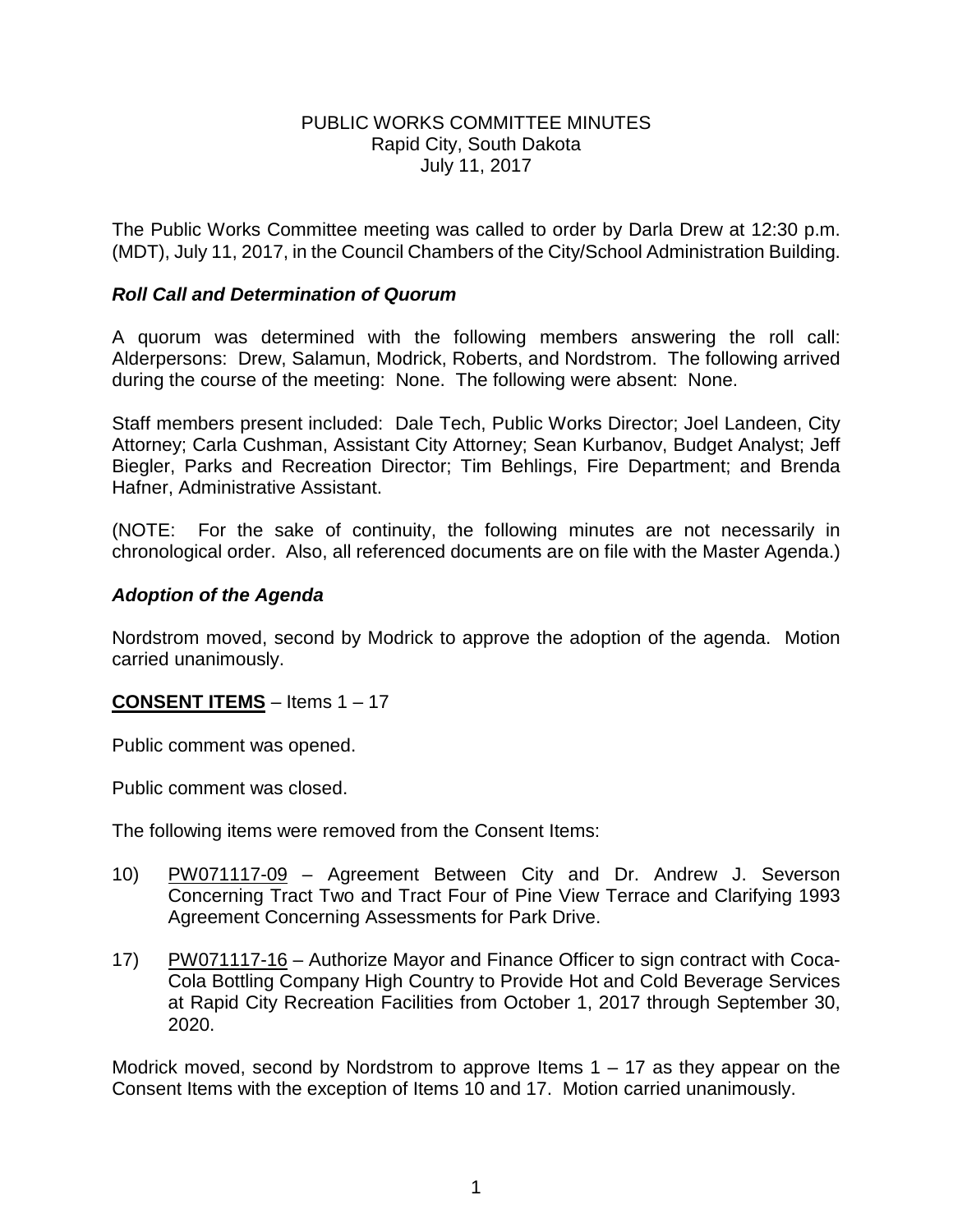### PUBLIC WORKS COMMITTEE JULY 11, 2017

## **APPROVE MINUTES**

1) Approve minutes of June 13, 2017.

### **ITEMS FROM THE PUBLIC WORKS DEPARTMENT**

#### **APPROVE CHANGE ORDER**

- 2) PW071117-01 Change Order #1F to J.V. Bailey, Inc. for Creek Drive Bridge Repairs, Project No. 16-2366 / CIP No. 51154 for an increase of \$1,205.74.
- 3) PW071117-02 Change Order #1F to Rapid Construction, LLC. for Cobalt Drive Sanitary Sewer Bypass, Project No. 14-2127 / CIP No. 51154 for a decrease of \$9,739.56.
- 4) PW071117-03 Change Order #1 to Lind-Exco, Inc. for West Omaha Drainage and Utility Improvements, Project No. 15-2316 / CIP No. 50904.1 for an increase of \$27,724.41.
- 5) PW071117-04 Change Order #1F to Lind-Exco, Inc. for Maple Green Apartment Demolition, Project No.16-2345 / CIP No. 50559 for a decrease of \$8,971.56.
- 6) PW071117-05 Change Order #2F Highmark, Inc. for Southside Drive Sanitary Sewer Extension, Project No. 14-2095 / CIP No. 50328 for a decrease of \$190,487.86.

#### **AUTHORIZE STAFF TO ADVERTISE FOR BIDS**

7) PW071117-06 – Well No. 9 Electrical Improvements, Project No. 16-2365 / CIP No. 51145. Estimated Cost \$136,800.00.

#### **AUTHORIZE MAYOR AND FINANCE OFFICER TO SIGN**

- 8) PW071117-07 Construction Professional Services Agreement between City of Rapid City and Sperlich Consulting, Inc. for E. Idaho Street, E. Nevada Street, Ivy Avenue Street and Utility Reconstruction and Meade/Hawthorne Drainage Element 221 Improvements; Project No. 15-2253 / CIP No. 50421.3-1B in the amount of \$278,239.00.
- 9) PW071117-08 Professional Services Agreement Between City of Rapid City and FMG Engineering for Windslow Drive Drainage And Nebraska Street Sanitary Improvements, Project No. 16-2337 / CIP No. 50975 in the amount of \$7,000.00.
- 11) PW071117-10 Agreement between the City of Rapid City and DOECK, LLC for Oversize Water Main Cost Reimbursement, not to exceed \$26,150.00.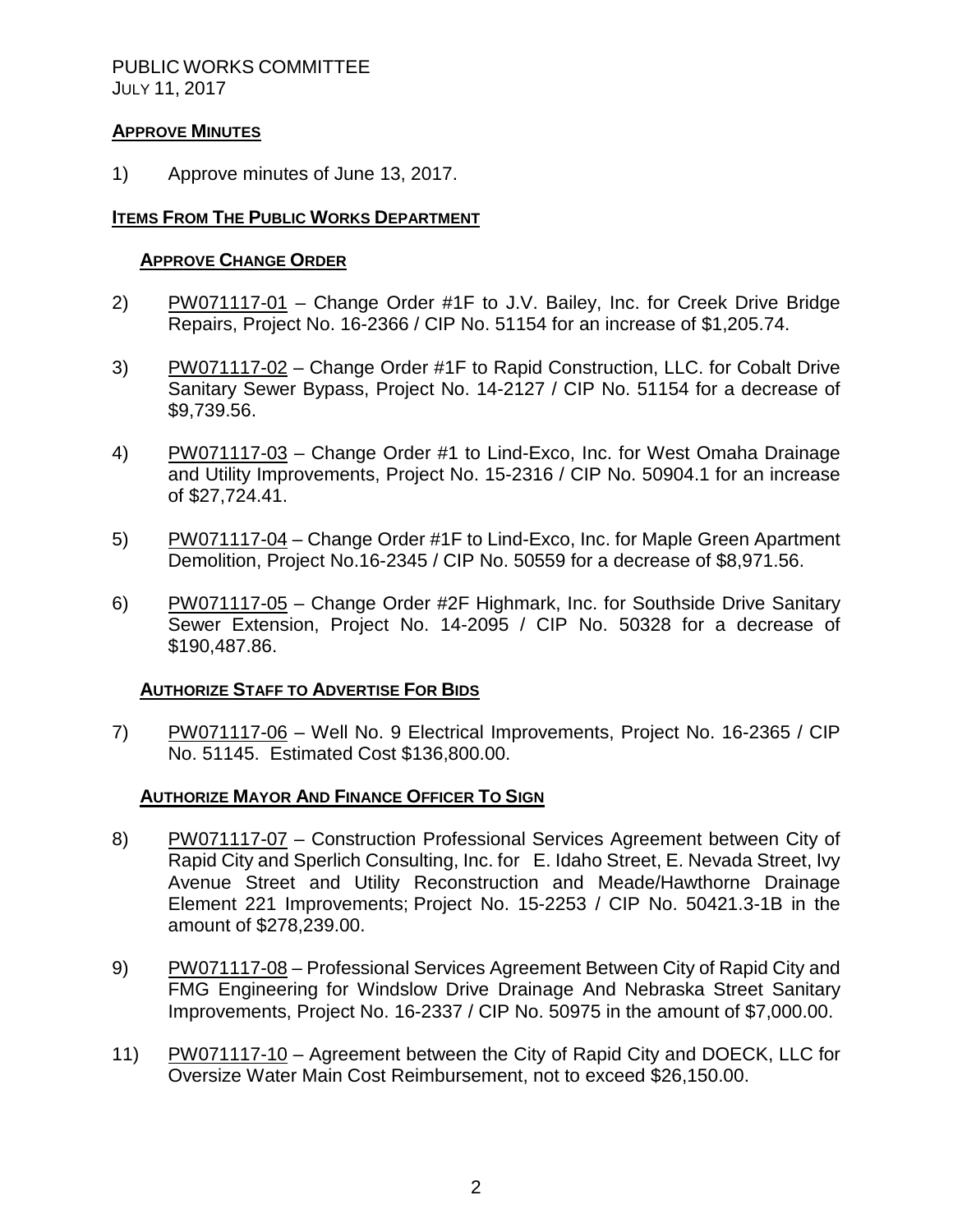# PUBLIC WORKS COMMITTEE JULY 11, 2017

- 12) PW071117-11 Agreement between the City of Rapid City and Rapid Valley Water Company, Inc. for Irrigation Ditch Easement and Right-of-way Agreement.
- 13) PW071117-12 Resolution 2017-058 A Resolution Repealing Resolution #2010-165 Construction Fee Resolution for Homestead Subdivision, Phase I 16" Water Main Oversizing Project No. Dev08-901 and Repealing Resolution #2011- 161 A Resolution to Correct Resolution 2010-165 and Set a New Construction Fee for Homestead Subdivision, Phase I 16" Water Main Oversizing Project No. DEV08-901.

### **ENGINEERING SERVICES**

- 14) PW071117-13 Approve Acceptance of Infrastructure for Arrowhead View Apartments Water Main - DEV15-1249.
- 15) PW071117-14 Authorize Payment in the amount of \$8,250.00 to the National Flood Insurance Program for South Truck Route Drainage Basin Design Plan – Element 203, Project No. 14-2207 / CIP No. 51031 for review and processing fee.

### **RAPID TRANSIT DIVISION**

16) PW071117-15 – Authorize Mayor and City Finance Officer to Sign an Agreement with JCI to provide Video Management System for the MBTC at a cost of \$34,547.00.

## END OF CONSENT ITEMS

## **ITEMS FROM THE PUBLIC WORKS DEPARTMENT**

## **AUTHORIZE MAYOR AND FINANCE OFFICER TO SIGN**

10) PW071117-09 – Nordstrom moved, second by Roberts to Authorize Mayor and Finance Officer to Sign an Agreement Between the City and Dr. Andrew J. Severson Concerning Tract Two and Tract Four of Pine View Terrace and Clarifying 1993 Agreement Concerning Assessments for Park Drive. Cushman explained the changes in the agreement. Motion carried unanimously. *On consent calendar*

## **PARKS AND RECREATION DEPARTMENT**

17) PW071117-16 – Authorize Mayor and Finance Officer to sign contract with Coca-Cola Bottling Company High Country to Provide Hot and Cold Beverage Services at Rapid City Recreation Facilities from October 1, 2017 through September 30, 2020. Salamun moved, second by Nordstrom to continue to the August 15, 2017, Public Works Committee meeting. Motion carried unanimously. *(Continued to the August 15, 2017, Public Works Committee meeting)*